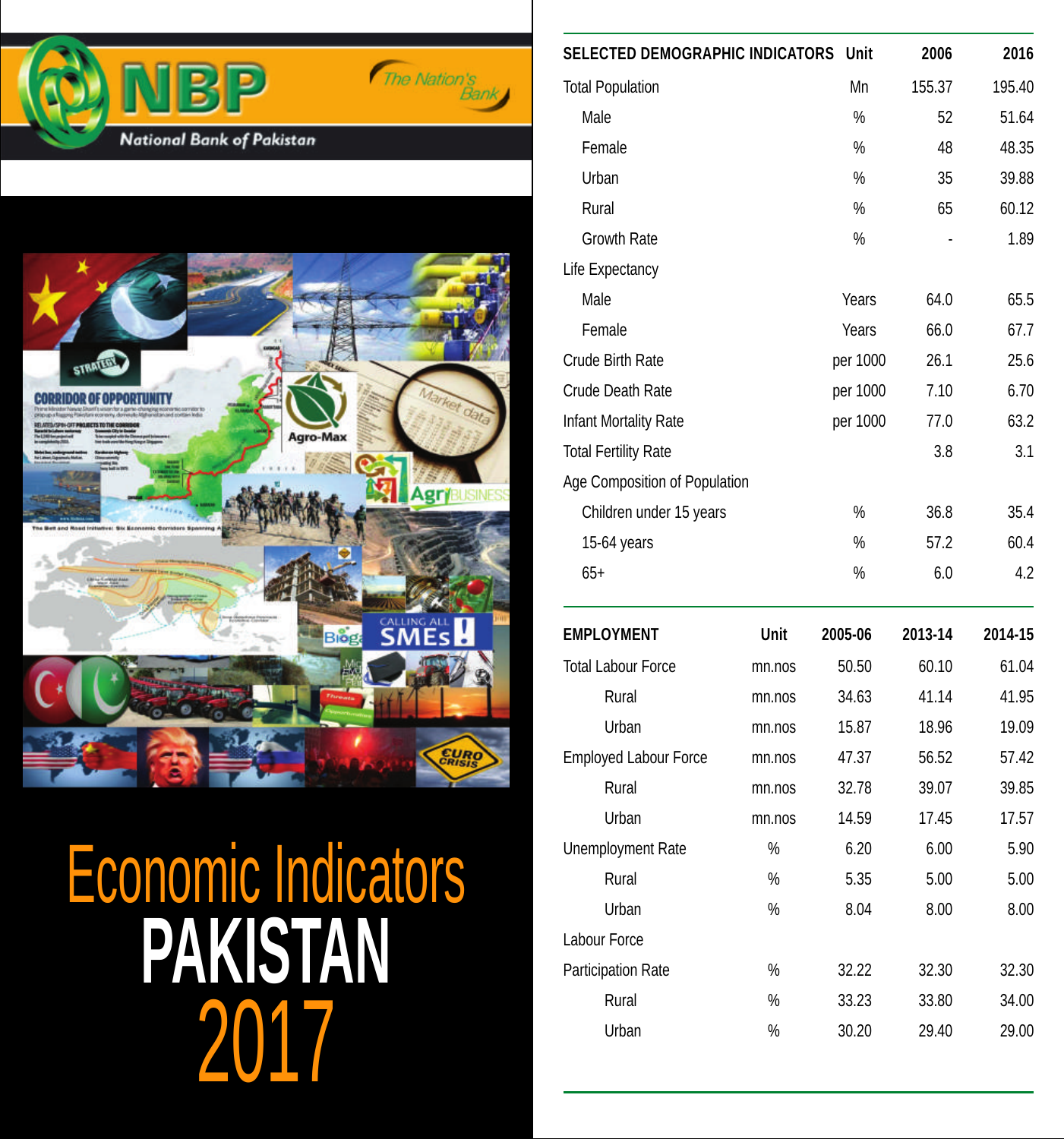| <b>LITERACY</b><br>(ln %)          |                 |            | <b>Pakistan &amp; Provinces</b> |         |         |             |
|------------------------------------|-----------------|------------|---------------------------------|---------|---------|-------------|
| (10 years & above)                 |                 | 2014-15    |                                 |         | 2015-16 |             |
| Province/Area                      | Male            | Female     | Total                           | Male    | Female  | Total       |
| Pakistan                           | 70              | 49         | 60                              | 70      | 48      | 58          |
| Rural                              | 63              | 38         | 51                              | 63      | 36      | 49          |
| Urban                              | 82              | 69         | 76                              | 81      | 68      | 74          |
| Punjab                             | 71              | 55         | 63                              | 72      | 54      | 62          |
| Rural                              | 65              | 45         | 55                              | 66      | 44      | 55          |
| Urban                              | 82              | 73         | 77                              | 82      | 73      | 77          |
| Sindh                              | 70              | 49         | 60                              | 67      | 44      | 55          |
| Rural                              | 55              | 24         | 40                              | 51      | 19      | 36          |
| Urban                              | 82              | 70         | 76                              | 80      | 65      | 73          |
| KPK                                | 71              | 35         | 53                              | 72      | 36      | 53          |
| Rural                              | 69              | 31         | 50                              | 70      | 33      | 50          |
| Urban                              | 80              | 52         | 66                              | 70      | 52      | 64          |
| <b>Balochistan</b>                 | 61              | 25         | 44                              | 56      | 24      | 41          |
| Rural                              | 54              | 17         | 38                              | 48      | 15      | 33          |
| Urban                              | 78              | 42         | 61                              | 76      | 44      | 61          |
| <b>NATIONAL ACCOUNTS</b>           |                 |            | 2005-06                         | 2014-15 |         | 2015-16     |
| <b>GNP</b>                         |                 |            |                                 |         |         |             |
| $Size^{\dagger}$                   |                 | Rs.bn.     | 5,305.00 29,167.92              |         |         | 31,466.60   |
| Growth Rate (fc)                   |                 | $\%$       | 6.4                             |         | 6.0     | 6.7         |
| <b>GDP</b>                         |                 |            |                                 |         |         |             |
| Size <sup>t</sup>                  |                 | Rs.bn.     | 5,220.00 27,383.72              |         |         | 29,597.90   |
| Growth Rate (fc)                   |                 | %          | 5.82                            |         | 4.04    | 4.7         |
| Per Capita Income                  |                 | 000 Rupees | 34                              |         | 153     | 163         |
| <b>Sectoral Growth Rate</b>        |                 | %          |                                 |         |         |             |
| <b>Agricultural Sector</b>         |                 |            | 1.6                             |         | 2.53    | $-0.19p$    |
| <b>Industrial Sector</b>           |                 |            | 4.8                             |         | 4.81    | 6.80        |
| Large-scale Manufacturing          |                 |            | 4.0                             |         | 3.29    | 4.61        |
| Construction                       |                 |            | 5.7                             |         | 6.24    | 13.10       |
| <b>Services Sector</b>             |                 |            | 6.9                             |         | 4.31    | 5.71        |
| Transport, Storage & Communication |                 |            | 5.7                             |         | 4.85    | 4.06        |
| Wholesale & Retail Trade           |                 |            | 5.3                             |         | 2.63    | 4.57        |
| Finance & Insurance                |                 |            | 3.5                             |         | 6.48    | 7.84        |
| <b>Sectoral Share in GDP</b>       |                 | %          |                                 |         |         |             |
| <b>Agricultural Sector</b>         |                 |            | 21.3                            |         | 20.8    | $19.82^{p}$ |
| <b>Industrial Sector</b>           |                 |            | 18.9                            |         | 20.6    | 21.0        |
| Mining & Quarrying                 |                 |            | 2.6                             |         | 2.9     | 2.9         |
| Manufacturing                      |                 |            | 13.4                            |         | 13.6    | 13.6        |
| Construction                       |                 |            | 2.1                             |         | 2.4     | 2.6         |
| Services Sector                    |                 |            | 52.8                            |         | 58.6    | 59.2        |
| Transport, Storage & Communication |                 |            | 10.4                            |         | 13.4    | 13.3        |
| Wholesale & Retail Trade           |                 |            | 19.1                            |         | 18.3    | 18.3        |
| Finance & Insurance                |                 |            | 5.0                             |         | 3.2     | 3.3         |
| <b>INVESTMENT AND SAVINGS</b>      |                 |            | 2005-06                         | 2014-15 |         | 2015-16     |
| as % of GDP                        |                 |            |                                 |         |         |             |
| <b>Gross Total Investment</b>      |                 |            | 21.7                            |         | 15.71   | 15.55       |
| <b>Gross Fixed Investment</b>      |                 |            | 20.1                            |         | 14.11   | 13.95       |
| <b>Public Sector</b>               |                 |            | 4.7                             |         | 3.75    | 3.79        |
| <b>Private Sector</b>              |                 |            | 15.4                            |         | 10.36   | 10.16       |
| <b>National Savings</b>            |                 |            | 17.2                            |         | 14.7    | 14.3        |
| Domestic Savings                   |                 |            | 15.3                            |         | 8.6     | 8.2         |
| + At current market prices         | P = Provisional |            |                                 |         |         |             |

| <b>AGRICULTURE</b>                                             |                          | 2005-06      | 2014-15       | 2015-16              |
|----------------------------------------------------------------|--------------------------|--------------|---------------|----------------------|
| Total cropped area                                             | Mn. Hectares             | 23.13        | 22.67         | $22.67^p$            |
| Improved seed distribution                                     | 000 tonnes               | 226.07       | 446.19        | 455.05               |
| Fertilizer offtake                                             | 000 Ntonnes              | 3,804.00     | 4,316.00      | 3,035.00             |
| Number of tubewells                                            | 000 Nos                  | 999.60       | 1,049.60      | 1,086.20             |
| Water availability                                             | <b>MAF</b>               | 137.98       | 138.59        | 133.00               |
| <b>AGRICULTURAL PRODUCTION</b>                                 |                          | 2005-06      | 2014-15       | 2015-16              |
| <b>Major Crops</b>                                             |                          |              |               |                      |
| Wheat                                                          | mn.tonnes                | 21.0         | 25.0          | 25.5 <sup>p</sup>    |
| Rice                                                           | mn.tonnes                | 6.0          | 7.0           | 6.8                  |
| Sugarcane                                                      | mn.tonnes                | 45.0         | 63.0          | 65.5                 |
| Cotton                                                         | mn. Bales                | 13.0         | 14.0          | 10.1                 |
| <b>Yield Per Hectare</b>                                       |                          |              |               |                      |
| Wheat                                                          | kgs                      | 2519         | 2726          | 2752p                |
| Rice                                                           | kgs                      | 2116         | 2422          | 2479                 |
| Sugarcane                                                      | kgs                      | 49246        | 55062         | 57840                |
| Cotton                                                         | kgs                      | 714          | 802           | 587                  |
| <b>Credit Disbursement</b>                                     | Rs.bn.                   | 137.0        | 516.0         | 385.5                |
| <b>Commercial Banks</b>                                        | %                        | 49.43        | 50.96         | 51.56                |
| Zarai Taraqiati Bank Ltd                                       | %                        | 34.62        | 18.57         | 14.34                |
| Cooperatives                                                   | $\%$                     | 4.28         | 2.03          | 1.58                 |
| Microfinance Banks                                             | %                        |              | 6.38          | 8.94                 |
| INDUSTRIAL/MINERAL PRODUCTION                                  |                          | 2005-06      | 2014-15       | 2015-16 <sup>p</sup> |
| <b>Major Items</b>                                             |                          |              |               |                      |
| Cotton Yarn                                                    | 000 tonnes               | 2,566        | 3,360         | 3,406                |
| <b>Cotton Cloth</b>                                            | mn.mts                   | 904          | 1,037         | 1,039                |
| Fertilizer                                                     | 000 tonnes               | 6,088        | 6,963         | 7,946                |
| Sugar                                                          | 000 tonnes               | 2,960        | 5,150         | 5,115                |
| Cement                                                         | 000 tonnes               | 18,564       | 32,185        | 35,442               |
| Soda Ash                                                       | 000 tonnes               | 319          | 437           | 469                  |
| Caustic Soda                                                   | 000 tonnes               | 219          | 184           | 225                  |
| Jute Goods<br>Coal                                             | 000 tonnes<br>000 tonnes | 105<br>3,857 | 94<br>3,407   | 55<br>3,484          |
| <b>Natural Gas</b>                                             | bn.Cu.Ft                 | 1,400        | 1,466         | 1,482                |
| Crude Oil                                                      | mn.barrels               | 24           | 34            | 32                   |
| Limestone                                                      | 000 tonnes               | 18,390       | 39,819        | 48,225               |
| <b>BALANCE OF PAYMENTS</b>                                     | Unit                     | 2005-06      | 2014-15       | 2015-16              |
| <b>Trade Balance</b>                                           | \$ bn.                   | $-8.2$       | $-17.1$       | $-18.4$              |
| Services                                                       | \$bn.                    | $-7.3$       | $-3.0$        | $-2.8$               |
| Income                                                         | \$ bn.                   |              | $-4.6$        | $-5.3$               |
| <b>Current Transfers (Net)</b>                                 | \$ bn.                   | 10.0         | 22.0          | 18.5                 |
| <b>Workers' Remittances</b>                                    | \$ bn.                   | 4.6          | 18.7          | 19.9                 |
| <b>Current Account Balance</b><br>Inflow of Foreign Investment | \$ bn.<br>\$ mn.         | $-5.6$       | $-2.7$<br>923 | 3.3<br>1901          |
|                                                                |                          |              |               |                      |
| <b>RESERVES &amp; EXCHANGE RATE</b>                            | Unit                     | 2005-06      | 2014-15       | 2015-16              |
| Gold & Forex Reserves                                          | \$ mn.                   | 3,538        | 5,145         | 5,347                |
| <b>Liquid Reserves</b>                                         | \$ mn.                   | 13,122       | 18,683        | 23,539               |
| Exchange Rate (end-Period) Rs per \$                           |                          | 60.17        | 101.72        | 104.65               |

P = Provisional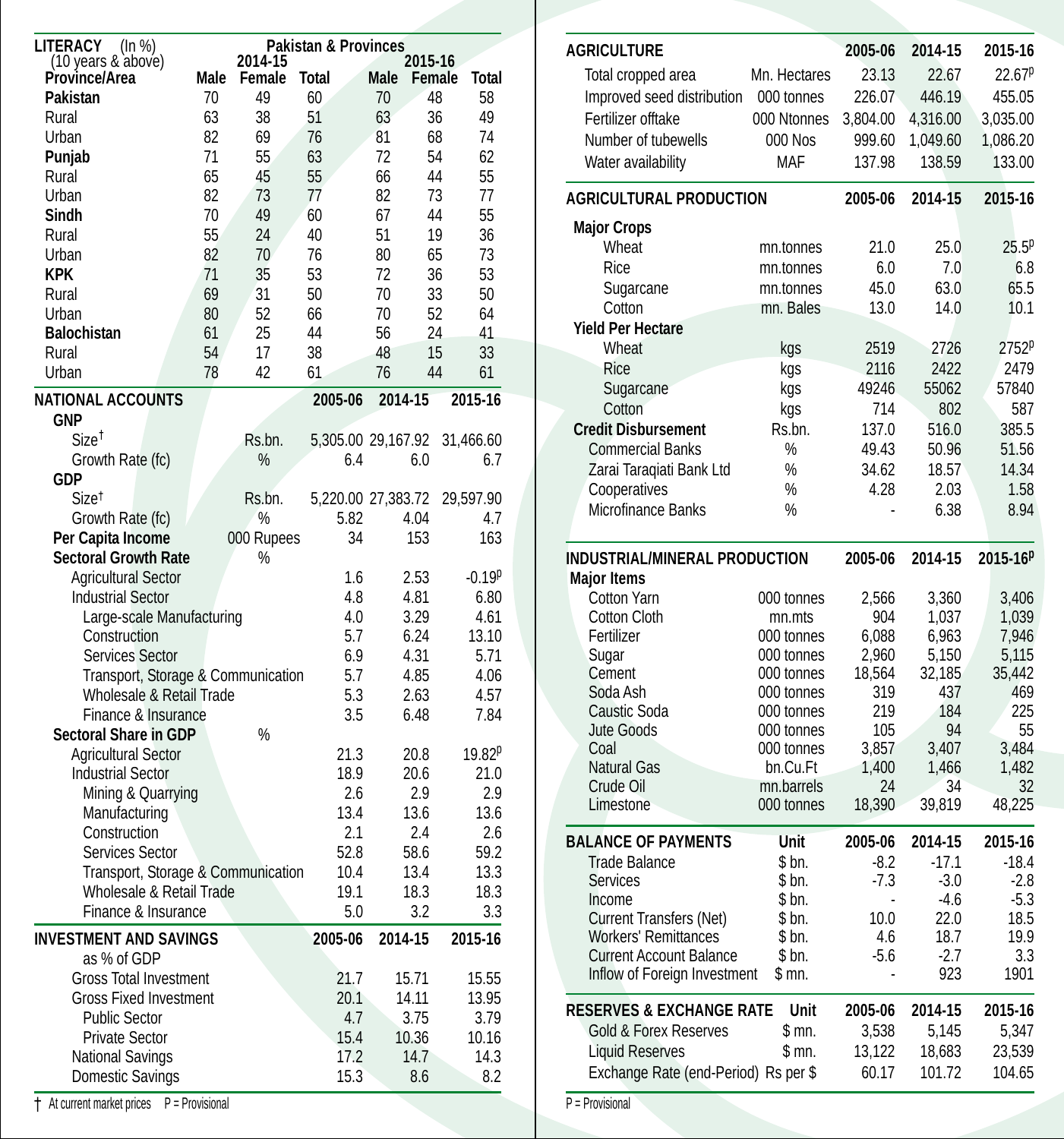| <b>FOREIGN TRADE (\$ Million)</b>            |               | 2005-06        | 2014-15        | 2015-16        |
|----------------------------------------------|---------------|----------------|----------------|----------------|
| <b>TOTAL EXPORTS</b>                         |               | 16,451         | 23,667         | 20,786         |
| Major Items                                  |               |                |                |                |
| Rice                                         |               | 1157           | 2,035          | 1,860          |
| <b>Cotton Yarn</b>                           |               | 1383           | 1,849          | 1,265          |
| <b>Cotton Cloth</b>                          |               | 2108           | 2,453          | 2,214          |
| Hosiery, Bedware & Towels                    |               | 4377           | 5,307          | 5,186          |
| <b>Readymade Garments</b>                    |               | 1310           | 2,095          | 2,195          |
| <b>Synthetic Textiles</b>                    |               | 200            | 331            | 288            |
| Made up Articles                             |               | 418            | 655            | 628            |
| Leather Manufacturers Incl. footwear         |               | 868            | 728            | 636            |
| <b>Engineering Goods</b>                     |               | 219            | 224            | 188            |
| <b>Sports Goods</b>                          |               | 343            | 339            | 325            |
| <b>Surgical Goods</b>                        |               | 163            | 341            | 359            |
| <b>Chemicals &amp; Pharma Products</b>       |               | 433            | 981            | 804            |
| Cement                                       |               | 104            | 444            | 321            |
| All Other Items                              |               | 3368           | 5,885          | 4,517          |
| <b>TOTAL IMPORTS</b>                         |               | 28,581         | 45,826         | 44,685         |
| Major Items                                  |               |                |                |                |
| Tea                                          |               | 223            | 341            | 513            |
| Edible Oil                                   |               | 739            | 1,835          | 1,872          |
| Pulses<br>Petroleum Crude & Products         |               | 174            | 409<br>11,794  | 595            |
|                                              |               | 6,675          |                | 7,633          |
| <b>Power Generating Machinery</b><br>Telecom |               | 512            | 1,375          | 1,848<br>1,361 |
| Road Motor Vehicles                          |               | 1,931<br>1,711 | 1,377<br>1,610 | 1,933          |
| <b>Electrical Machinery</b>                  |               | 509            | 1,206          | 1.794          |
| <b>Textile Machinery</b>                     |               | 817            | 450            | 461            |
| Air Crafts, Ships & Boats                    |               | 463            | 863            | 974            |
| Iron & Steel Scrap                           |               | 363            | 1,043          | 1,088          |
| Iron & Steel                                 |               | 1,367          | 1.822          | 2,006          |
| <b>Plastic Material</b>                      |               | 1,020          | 1,801          | 1,814          |
| Fertilizer                                   |               | 682            | 914            | 726            |
| Raw Cotton & Textile Items                   |               | 737            | 1,225          | 1,889          |
| Insecticides                                 |               | 114            | 139            | 153            |
| Synthetic Fibre & Yarn                       |               | 498            | 1,212          | 1,101          |
| All Other Items                              |               | 10,046         | 16,410         | 16,924         |
| <b>CAPITAL MARKET</b>                        | <b>Unit</b>   | 2005-06        | 2014-15        | 2015-16        |
| Turnover of Shares (KSE)                     | bn.share      | 63             | 65             | 55             |
| Average Daily Share Volume                   | Mn            | 256            | 261            | 220            |
| Market Capitalisation                        | Rs.bn.        | 3,777          | 7,421          | 7,588          |
| <b>Listed Companies</b>                      | Nos.          | 652            | 560            | 560            |
| <b>Listed Capital</b>                        | Rs.bn.        | 706            | 1,189          | 1,289          |
| New Companies Listed                         | Nos.          |                | 9              | 6              |
|                                              |               | 7              |                |                |
| <b>PRICE INDICES</b>                         | Unit          | 2005-06        | 2014-15        | 2015-16        |
| <b>Consumer Price Index</b>                  | $\frac{0}{0}$ | 7.9            | 4.5            | 2.8            |
| <b>Wholesale Price Index</b>                 | %             | 10.1           | $-0.3$         | $-1.0$         |
| Sensitive Price Indicator                    | %             | 7.02           | 1.9            | 1.7            |
| <b>GDP Deflator</b>                          | $\%$          | 10.5           | 4.3            | 1.8            |
| Core Inflation                               | $\%$          | 6.5            | 6.5            | 4.2            |
|                                              |               |                |                |                |

| <b>WORKERS' REMITTANCES</b>            | 2005-06          | 2014-15          | 2015-16         |
|----------------------------------------|------------------|------------------|-----------------|
| <b>Gulf Region</b>                     | $(S \text{ Mn})$ | $(S \text{ Mn})$ | (S Mn)          |
| Saudi Arabia                           | 750              | 5,630            | 5,968           |
| <b>UAE</b>                             | 716              | 4,207            | 4,365           |
| Kuwait                                 | 247              | 748              | 774             |
| Sultanat-e-Oman                        | 130              | 667              | 819             |
| Qatar                                  | 119              | 348              | 381             |
| <b>Bahrain</b>                         | 101              | 389              | 448             |
| <b>Other than Gulf Region</b>          |                  |                  |                 |
| <b>USA</b>                             | 1,242            | 2,585            | 2,523           |
| UK                                     | 439              | 2,287            | 2,579           |
| Canada                                 | 82               | 161              | 175             |
| Germany                                | 59               | 78               | 94              |
| Switzerland                            | 21               | 30               | 26              |
| France                                 | 8                | 25               | 37              |
| Ireland                                | 7                | 133              | 143             |
| Spain                                  | 3                | 47               | 53              |
| Australia                              | 25               | 160              | 194             |
| Italy                                  | 13               | 31               | 43              |
| <b>Other Countries</b>                 | 626              | 928              | 1,292           |
| Total                                  | 4,588            | 18,454           | 19,914          |
| <b>FOREIGN DIRECT INVESTMENT</b>       | 2005-06          | 2014-15          | $2015 - 16^{p}$ |
|                                        | $(S \text{ Mn})$ | (S Mn)           | (\$Mn)          |
| <b>Total Inflows</b>                   | 3,521.0          | 851.2            | 1,901.2         |
| <b>By Major Economic Groups</b>        |                  |                  |                 |
| Food, Beverages & Tobacco              | 61.9             | 105.8            | 22.3            |
| Communications                         | 1,937.7          | 45.1             | 236.8           |
| <b>Financial Business</b>              | 329.2            | 256.4            | 289.0           |
| Power                                  | 320.6            | 201.7            | 751.3           |
| Oil & Gas Explorations                 | 312.7            | 246.1            | 249.9           |
| Trade                                  | 118.0            | 50.0             | 26.8            |
| <b>Chemicals &amp; Pharmaceuticals</b> | 106.9            | 6.5              | $-44.3$         |
| Construction                           | 89.5             | 53.5             | 36.8            |
| Transport & Transport Equipment        | 33.1             | 70.5             | 116.3           |
| (Automobiles)                          |                  |                  |                 |
| <b>Textiles</b>                        | 47.0             | 43.9             | 20.0            |
| <b>Others</b>                          | 164.4            | $-228.3$         | 196.3           |
| <b>FOREIGN PRIVATE INVESTMENT</b>      | 2005-06          | 2014-15          | 2015-16P        |
|                                        | (S Mn)           | (S Mn)           | \$Mn)           |
| <b>Net Inflows</b>                     | 3872.5           | 1840.2           | 1581.3          |
| Australia                              | 31.3             | 20.4             | 44.5            |
| Egypt                                  |                  | $-47.3$          | 141.6           |
| China                                  | 1.7              | 268.1            | 631.7           |
| Hong Kong                              | 55.2             | 72.7             | 101.3           |
| Italy                                  |                  | 115.4            | 105.4           |
| Japan                                  | 48.2             | 74.0             | 36.0            |
| Malaysia                               |                  | 2.8              | 12.6            |
| Luxemburg                              | 22.5             | 252.6            | $-52.3$         |
| Norway                                 | 252.6            | 2.7              | 172.5           |
| Saudi Arabia                           | 278.5            | $-64.4$          | 24.9            |
| Switzerland                            | 182.2            | 0.4              | $-17.0$         |
| <b>UAE</b>                             | 1487.8           | 230.4            | 141.9           |
| UK                                     | 224.5            | 399.1            | $-3.4$          |
| <b>USA</b>                             | 820.5            | 808.3            | $-5.0$          |
| <b>Other Countries</b>                 | 467.5            | $-295$           | 246.6           |
|                                        |                  |                  |                 |

P = Provisional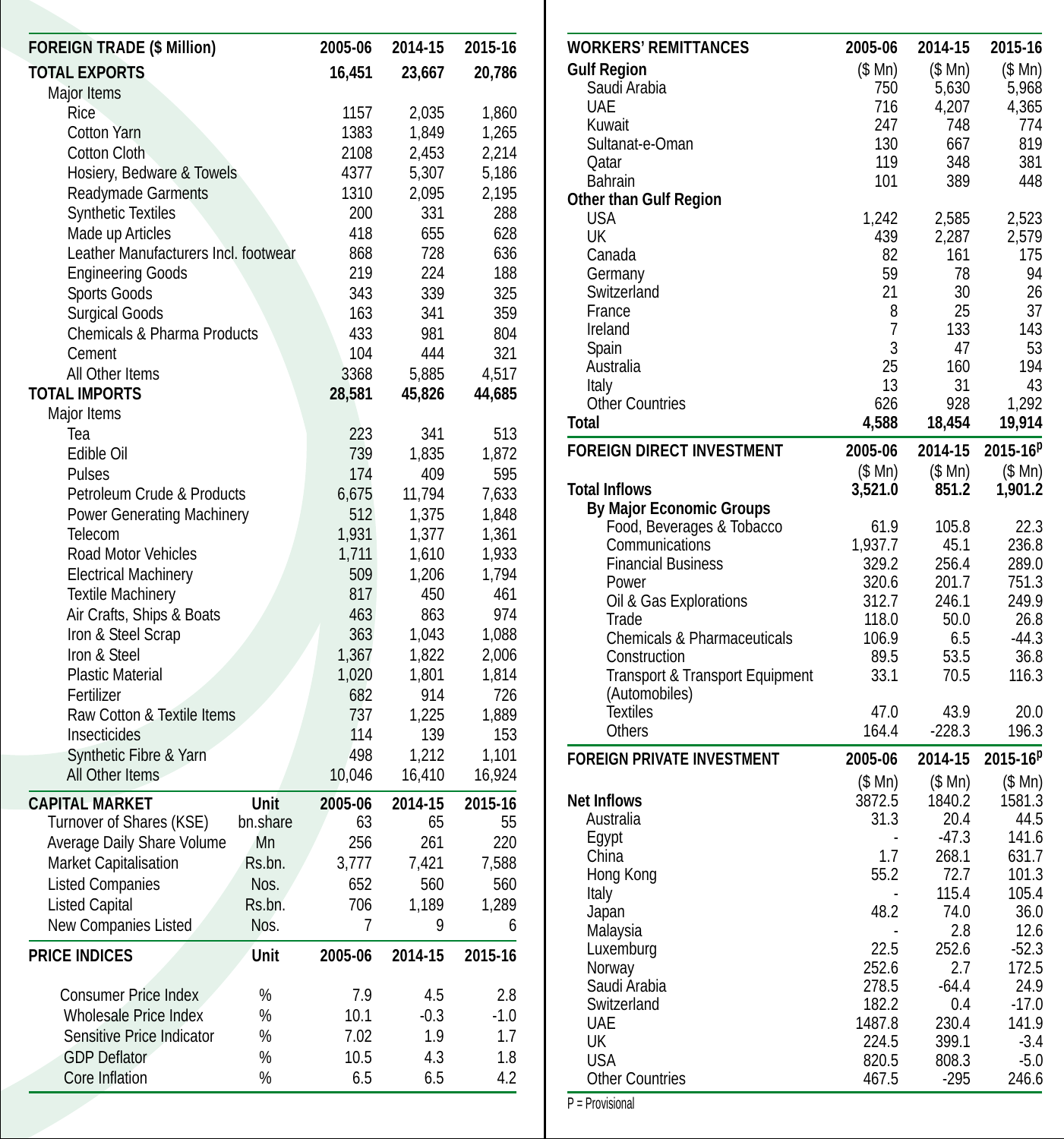| <b>BANKING</b>                                 | Unit          |      | 2005-06         | 2014-15        | 2015-16        |
|------------------------------------------------|---------------|------|-----------------|----------------|----------------|
| <b>Scheduled Banks</b>                         | Nos.          |      | 37              | 35             | 35             |
| <b>Foreign Banks</b>                           | Nos.          |      | 11              | 5              | 4              |
| Scheduled Banks Branches                       | Nos.          |      | 6,874           | 11,132         | 11,818         |
| Foreign Banks Branches                         | Nos.          |      | 116             | 11             | 10             |
| <b>Scheduled Banks Deposits</b>                | Rs.bn.        |      | 2,817           | 9,153          | 10,158         |
| <b>Scheduled Banks Advances</b>                | Rs.bn.        |      | 2,071           | 4,504          | 5,078          |
| <b>Scheduled Banks Assets</b>                  | Rs.bn.        |      | 6,950           | 19,135         | 21,761         |
| <b>Online Branches</b>                         | Nos.          |      | 3,555           | 11,315         | 12,674         |
| <b>ATMs</b>                                    | Nos.          |      | 1,612           | 9,597          | 11,381         |
| Debit Cards                                    | 000 Nos.      |      | 4,999           | 23,857         | 25,566         |
| <b>RATE OF RETURN</b>                          |               |      |                 |                |                |
| Weighted Avg Rate of Return on Advances        |               | %    | 10.61           | 9.20           | 8.40           |
| Weighted Avg Rate of Return on Deposits        |               | %    | 1.96            | 3.41           | 2.75           |
| SBP Reverse Repo Rate                          |               | $\%$ | 9.00            | 7.00           | 6.30           |
| 6-Month Treasury Bills Weighted Average        |               | %    | 8.49            | 6.90           | 5.90           |
| <b>ISLAMIC BANKING</b>                         |               |      |                 |                |                |
| <b>Full Fledged Islamic Banks</b>              | Nos.          |      | 4               | 6              | 6              |
| Full Fledged Islamic Banks Branches            | Nos.          |      | 93              | 1,128          | 1,194          |
| Stand-alone Branches of                        |               |      |                 |                |                |
| <b>Existing Scheduled Banks</b>                | Nos.          |      | 57              | 740            | 732            |
| Deposits                                       | Rs.bn.        |      | 76              | 1.239          | 1,316          |
| Financing (Advances+Bills)                     | Rs.bn.        |      | 63              | 643            | 692            |
| <b>MONETARY SECTOR</b>                         |               |      | 2005-06         | 2014-15        | 2015-16        |
| Currency in Circulation                        | Rs.bn.        |      | 740             | 2,554          | 3,334          |
| <b>Reserve Money Growth Rate</b>               | $\frac{0}{0}$ |      | 10.16           | 9.87           | 26.46          |
| Private Sector Credit/GDP                      | %             |      | 5.21            | 14.56          | 15.08          |
| M2/GDP                                         | $\%$          |      | 0.44            | 0.41           | 0.43           |
| <b>Money Multiplier</b>                        | %             |      | 3.41            | 3.59           | 3.23           |
| M2 Growth Rate                                 | $\%$          |      | 15.18           | 13.2           | 13.67          |
| <b>COMMERCIAL ENERGY SUPPLIES</b><br>Crude Oil |               |      | 2005-06         | 2014-15        | 2015-16        |
| <b>Local Extraction</b>                        | mn.bls.       |      | 24              | 34             | 31             |
| Imports                                        | mn.bls.       |      | 63              | 64             | 64             |
| Coal                                           |               |      |                 |                |                |
| Production                                     | 000 tonnes    |      | 4,871           | 3,712          | 3,956          |
| Imports                                        | 000 tonnes    |      | 2,843           | 5,004          | 3,978          |
| <b>Natural Gas</b>                             |               |      |                 |                |                |
| Production                                     | bn.cu.ft.     |      | 1,400           | 1,466          | 1,482          |
| <b>Electricity Generation</b>                  | gw/h<br>%     |      | 93,775<br>32.91 | 106,607        | 108,408        |
| Hydel<br>Thermal                               | %             |      | 64.28           | 30.46<br>63.68 | 31.89<br>64.22 |
| Nuclear                                        | $\%$          |      | 2.65            | 5.44           | 3.58           |
| Imported                                       |               |      |                 |                |                |

| Unit<br>Nos. | 2005-06<br>37   | 2014-15<br>35    | 2015-16<br>35    | PROFILE OF DOMESTIC & EXTERNAL DEBT |        |                | 2005-06 2014-15 2015-16 |            |
|--------------|-----------------|------------------|------------------|-------------------------------------|--------|----------------|-------------------------|------------|
| Nos.         | 11              | 5                | 4                | <b>Total Public Debt</b>            | Rs.bn. | 4,091          | 17,381                  |            |
| Nos.         | 6,874           | 11,132           | 11,818           | as % of GDP                         | %      | 62.9           | 63.2                    |            |
| Nos.         | 116             | 11               | 10               | <b>Total External Debt</b>          | Rs.bn. | 1,913          | 5,182                   |            |
| s.bn.        | 2,817           | 9,153            | 10,158           | as % of GDP                         | %      | 29.5           | 18.8                    |            |
| s.bn.        | 2,071           | 4,504            | 5,078            | Govt Domestic Debt                  | Rs.bn. | 2,178          | 12,199                  |            |
| s.bn.        | 6,950           | 19,135           | 21,761           | <b>Permanent Debt</b>               | Rs.bn. | 526.2          | 5,016.0                 |            |
| Nos.<br>Nos. | 3,555<br>1,612  | 11,315<br>9,597  | 12,674<br>11,381 |                                     |        |                |                         |            |
| Nos.         | 4,999           | 23,857           | 25,566           | <b>Floating Debt</b>                | Rs.bn. | 778.2          | 4,612.6                 | 4,964.5    |
|              |                 |                  |                  | <b>Unfunded Debt</b>                | Rs.bn. | 873.2          | 2,570.3                 | 2,666.6    |
| $\%$         | 10.61           | 9.20             | 8.40             | Domestic Debt as % of GDP           | %      | 33.5           | 44.4                    |            |
| %            | 1.96            | 3.41             | 2.75             | Outstanding Position of             |        |                |                         |            |
| %            | 9.00            | 7.00             | 6.30             | Foreign Private Debt                | \$m.   | 952.5          | 2411.1                  |            |
| %            | 8.49            | 6.90             | 5.90             | by Economic Group                   |        |                |                         |            |
| Nos.         | 4               | 6                | 6                | Power                               | \$ mn. | 608.3          | 838.8                   |            |
| Nos.         | 93              | 1,128            | 1,194            | Communications                      | \$m.   | 165.9          | 560.8                   |            |
| Nos.         | 57              | 740              | 732              | Transport                           | \$m.   | $\blacksquare$ | 534.1                   |            |
| s.bn.        | 76              | 1,239            | 1,316            | <b>Others</b>                       | \$ mn. | 178.3          | 477.4                   |            |
| s.bn.        | 63              | 643              | 692              |                                     |        |                |                         |            |
|              | 2005-06         | 2014-15          | 2015-16          | <b>PUBLIC FINANCE</b>               |        | 2005-06        | 2013-14                 | 2014-15    |
|              | 740             | 2,554            | 3,334            | (Federal Government)                |        |                |                         |            |
|              | 10.16           | 9.87             | 26.46            | <b>Gross Revenue Receipts</b>       | Rs.bn. | 875.3          | 3,662.5                 | 4,080.1    |
|              | 5.21            | 14.56            | 15.08            | <b>Tax Revenue</b>                  | Rs.bn. | 626.3          | 2,811.8                 | 3,371.1    |
|              | 0.44            | 0.41             | 0.43             | <b>Direct Taxes</b>                 | %      | 30.0           | 36.6                    |            |
|              | 3.41<br>15.18   | 3.59<br>13.2     | 3.23<br>13.67    | <b>Indirect Taxes</b>               | $\%$   | 70.0           | 63.4                    |            |
|              |                 |                  |                  | Non-Tax Revenue                     | Rs.bn. | 249.0          | 850.8                   |            |
|              | 2005-06         | 2014-15          | 2015-16          | <b>Transfer to Provinces</b>        | Rs.bn. | 245.3          | 1,538.7                 | 1,862.2    |
|              | 24              | 34               | 31               |                                     |        |                |                         | 2,218.0    |
|              | 63              | 64               | 64               | Revenue Receipts (Net)              | Rs.bn. | 630            | 2,123.9                 |            |
|              |                 |                  |                  | <b>Current Expenditure</b>          | Rs.bn. | 748.7          | 3,070.3                 | 3,178.4    |
| es<br>es     | 4,871<br>2,843  | 3,712<br>5,004   | 3,956<br>3,978   | Debt Servicing & Foreign            |        |                |                         |            |
|              |                 |                  |                  | Loans Repayments                    | %      | 53.1           | 40.3                    |            |
|              | 1,400           | 1,466            | 1,482            | Defence Expenditure                 | %      | 22.7           | 23.0                    |            |
|              | 93,775<br>32.91 | 106,607<br>30.46 | 108,408<br>31.89 | Revenue Surplus/Deficit             | Rs.bn. | $-154.7$       | $-1,456.7$              | $-1,349.3$ |
|              | 64.28           | 63.68            | 64.22            | <b>Public Sector Development</b>    |        |                |                         |            |
|              | 2.65            | 5.44             | 3.58             | Programme                           | Rs.bn. | 202.1          | 502.2                   |            |
|              | 0.16            | 0.42             | 0.31             |                                     |        |                |                         |            |